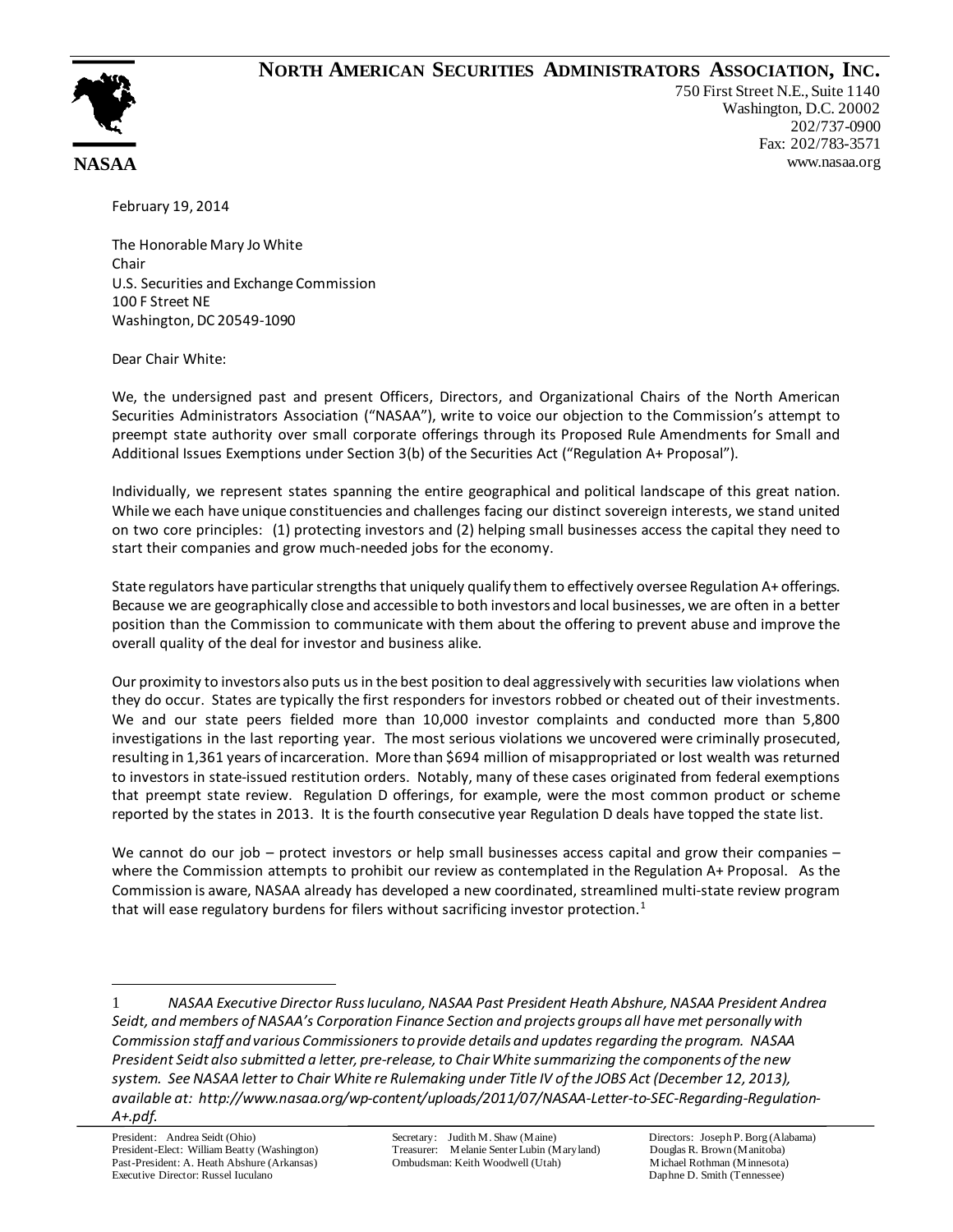With the new program, Regulation A+ filings will be made in one place and distributed electronically to all states. Lead examiners will be appointed as the primary point of contact for a filer, and each state will be given ten business days for review. The lead examiners alone will interact with the issuer to resolve any deficiencies, and once they determine an application should be cleared, the decision is binding on all participating states. On January 30, 2014, the NASAA Board of Directors submitted this new program to the members for a vote by electronic ballot with a March 7 deadline. Each of the 18 states represented on this letter has already voted to approve the measure.

Industry commenters already have taken notice of the benefits the new state program will offer, with at least one commenter withdrawing a previous call for preemption of blue sky review.<sup>[2](#page-1-0)</sup> The commenter also expressed doubts regarding the viability of the Commission's "qualified purchaser" approach to achieving state preemption. Uncertainty regarding the rule's ability to withstand a legal challenge, he explained, may discourage companies like his regional investment bank clients from utilizing the federal exemption. *Id.*; *see also* House Committee Report 112-206; Congressional Record Volume 157, Number 166 at H7229-H7232.

The states also question the legal sufficiency of the proposal. The National Securities Markets Improvements Act of 1996 is clear that the Commission is to define "qualified purchaser" consistent with, not contrary to, the public interest and the protection of investors.<sup>[3](#page-1-1)</sup> The logical and legally sound path for the Commission to follow is to work with the states in revitalizing the filing process. There is no doubt in our minds that the Commission and the states, standing together, will be much more effective in protecting our citizens and making Regulation A+ a success for small business filers than we could ever hope to be standing apart.

NASAA and its member states will have additional comments regarding other aspects to the Regulation A+ Proposal, but we thought it was important to separately address this most significant point as early as possible in the comment process. If you have any questions regarding this letter, please contact NASAA President Andrea Seidt or NASAA General Counsel Joseph Brady, who are prepared to discuss further.

Please also accept this letter as a formal request from NASAA and a delegation of the undersigned states for a meeting with Chair White and the Commission's Division of Corporation Finance leadership prior to the end of the public comment period, March 24, 2014.

NASAA also intends to request meetings with each of the Commissioners and representatives of the Reg A+ rule writing team to discuss more comprehensively the state perspective on the risks of preemption.

Thank you for your consideration.

**Andrea Seidt** NASAA President Ohio Securities Commissioner

Melancei

**Melanie Senter Lubin** NASAA Treasurer Maryland Securities Commissioner

Mike Koth

**Michael Rothman** NASAA Board Member Minnesota Commissioner of Commerce

**William Beatty** NASAA President-Elect Washington Securities Director

redith M. Shaw

**Judith Shaw** NASAA Secretary Maine Securities Administrator

Daphae D. Smith

**Daphne Smith** NASAA Board Member Tennessee Asst. Securities Commissioner

AMeoff Mesline

**A. Heath Abshure** NASAA Past-President Arkansas Securities Commissioner

**Joseph P. Borg** NASAA Board Member Alabama Securities Director

t t*troc*hvell

**Keith Woodwell** NASAA Ombudsman Utah Securities Director

<span id="page-1-0"></span>2 *See* January 17, 2014 comment letter from Mike Liles, Jr., Attorney at Karr Tuttle Campbell.<br>3 Section 18(b)(3) of the Securities Act of 1933, 15 U.S.C. 77r(b)(3).  $\overline{a}$ 

<span id="page-1-1"></span>Section  $18(b)(3)$  of the Securities Act of 1933, 15 U.S.C.  $77r(b)(3)$ .